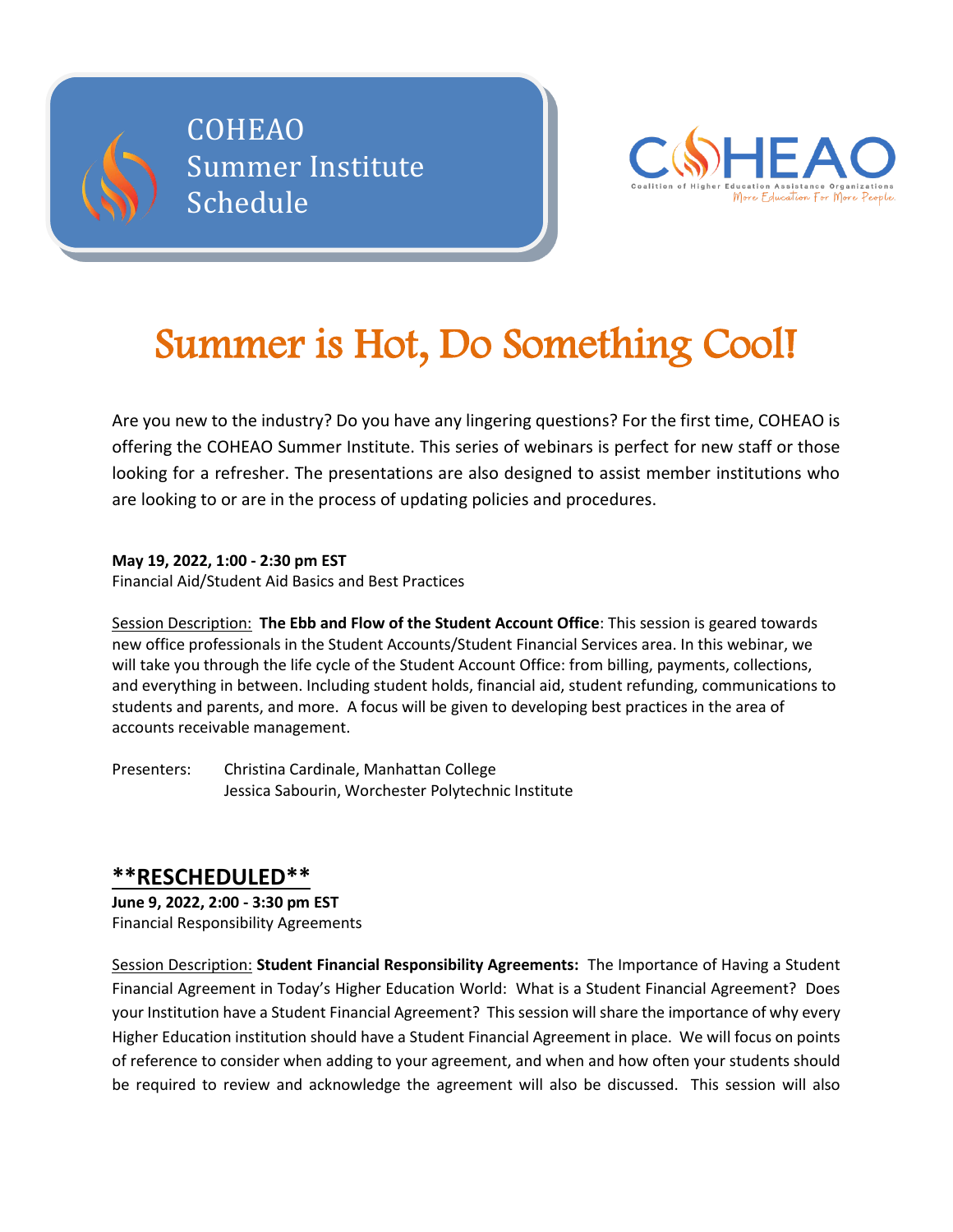examine the disadvantages of not having a Student Financial Agreement, including difficulties an institution may face when recovering outstanding financial obligations.

**June 16, 2022, 2:00 - 3:30 pm EST** Third-Party Vendor Oversight

Session Description: **Managing your Third-Party Vendors:** Partnerships with third-party vendors are critical for managing business processes at colleges and universities. Vendors play an essential role in helping schools maintain compliance with all federal and state regulations while representing your school and interfacing directly with your customers, the students. This session will help lay the groundwork for an audit checklist of crucial compliance elements of your third-party vendor partners.

Presenters: Chris Stompanato, Client Relationship Coordinator, ECIS Nancy Lange, RMS Patrick Brettschneider, University of Michigan

#### **Annual Conference Session - Time & Date TBA**

State Compliance Issues

Session Description: **State Laws & How It Affects Higher Education Collections And Servicing:** This presentation will walk us through the new collection laws in this ever-increasing environment of virtual education. The webinar will also cover all state laws and pending legislation related to withholding of transcripts and debt collections. Finally, we will open the discussion on how we need to change our processes to adhere to this ever-changing environment.

Presenter: John Culhane, Ballard Spahr

Moderators: Karen Reddick, National Credit Management James Seward, Drexel University

#### **July 21, 2022, 2:00 - 3:30 pm EST**

National Regulations and Oversight

Session Description: **CFPB Oversight:** College/Universities and their vendors who provide a host of student services for the campuses are no longer viewed from afar through binoculars by Washington DC regulators. Instead, tides have shifted the last few years to a point where many of the student-related activities that lean towards financial activities are now under the microscope of federal agencies. This scrutiny ensures that current and previously enrolled students are informed consumers and protected from unfair, deceptive, or abusive practices.

Congress passed the Dodd-Frank Wall Street Reform and Consumer Protection Act in July 2010. The Dodd-Frank Act created a new federal agency called the Consumer Financial Protection Bureau (CFPB) to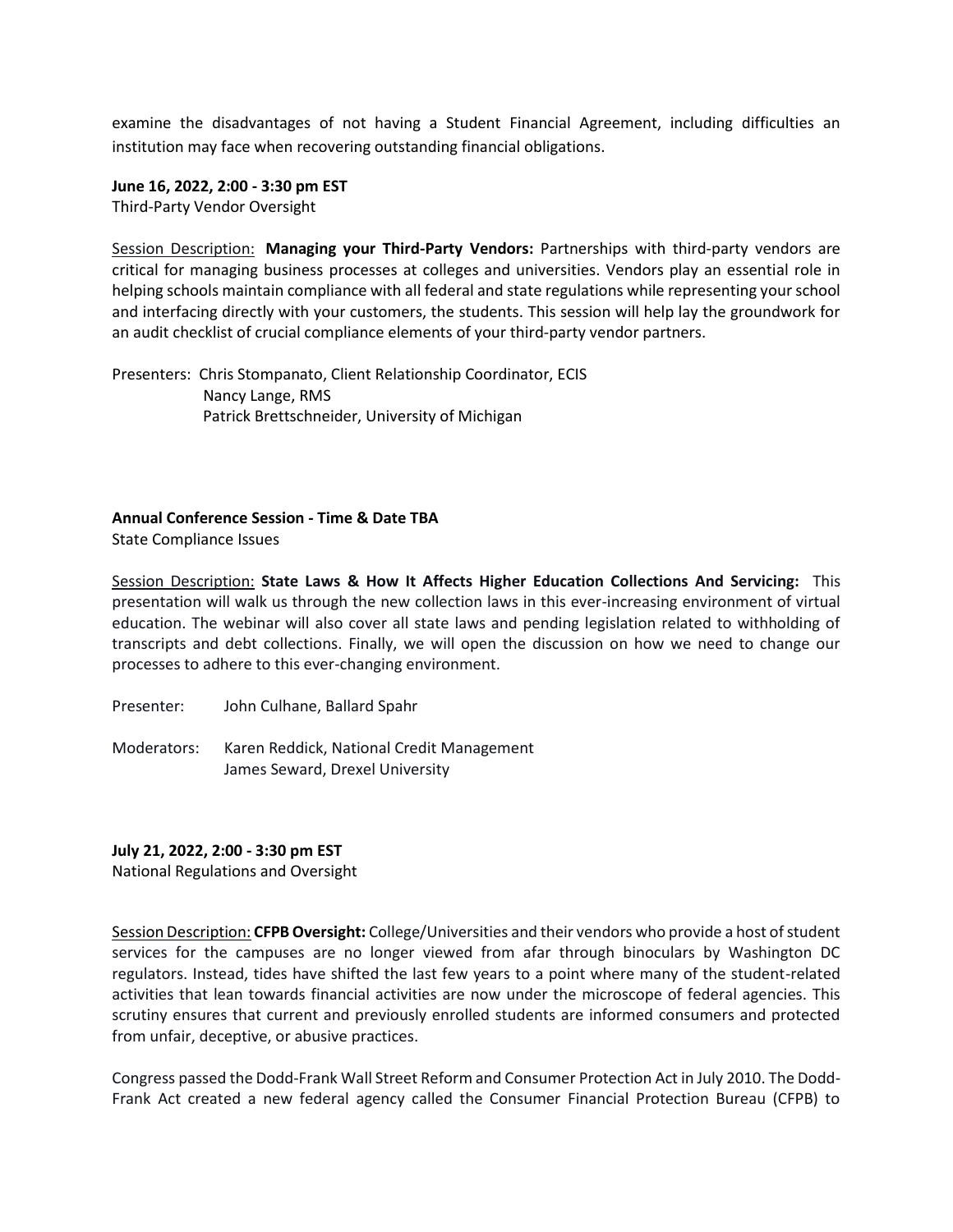consolidate what was then the responsibility of seven separate agencies that oversaw the financial markets and combined those activities into a single organization.

The CFPB'S charge is to consistently implement and enforce federal consumer financial law to ensure that all consumers have access to markets for consumer financial products and services and that markets for consumer financial products and services are fair, transparent, and competitive.

Colleges and universities provide financial services; therefore may be considered financial institutions by the CFPB. Examples of financial services include providing private student loans, servicing the accounts, and reporting the repayment activities to national credit bureaus.

The CFPB announced on January 20, 2022, that it intends to begin examining the operations of postsecondary schools that extend **private institutional** loans directly to students. As part of the examination, the CFPB will be reviewing:

- Placing enrollment restrictions
- Withholding transcripts
- Improperly accelerating payments
- Failing to issue refunds
- Maintaining improper lending relationships.

This session will discuss more in detail:

- The CFPB'S examination process
- How to prepare for an examination and what to expect
- What financial activities may be included in an examination
- Campus Departments that may be included as part of an examination.

### **August 4, 2022, 2:00 - 3:30 pm EST**

FISAP Basics

Session Description: **FISAP Basics:** This session will focus on understanding how to successfully complete the annual Fiscal Operations Report and Application to Participate (FISAP) form for institutions participating in federal Campus-Based programs. We will review common errors encountered and how to resolve them.

Our Industry Experts will provide essential tips and reminders to assist schools, emphasizing the challenges associated with Part III of the form— reporting for the Federal Perkins Loan Program. The session will also highlight the annual funding processes for the Federal Work-Study (FWS) Program and the Federal Supplemental Education Opportunity Grant (FSEOG) Program.

Additionally, the webinar will also run through helpful guidance on correctly completing the form and addressing some of the common problem errors. So please come prepared with your questions!

Presenters: Sarah Hastings, Manager - Student Accounts, DeVry University